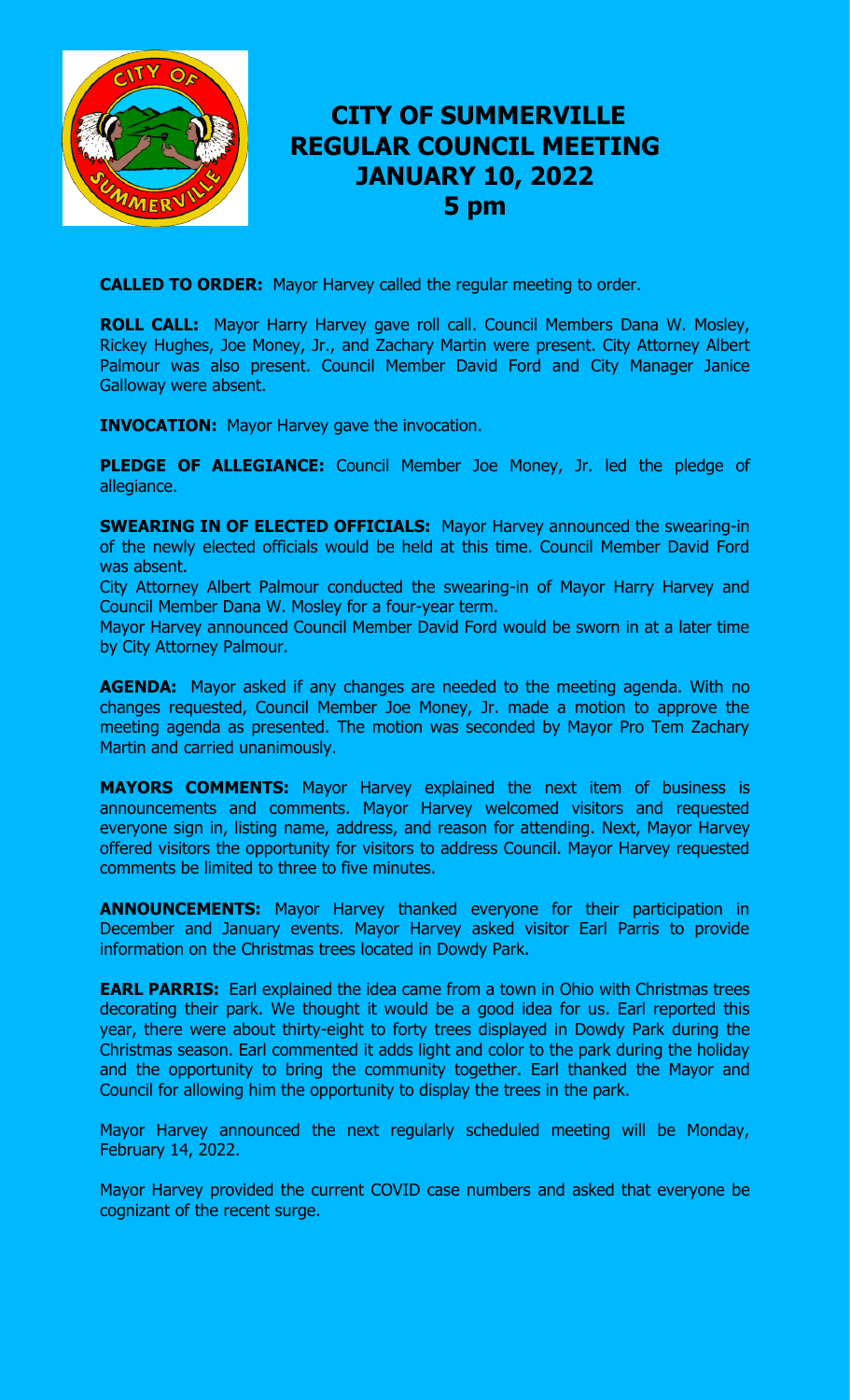### **PAGE 2 CITY OF SUMMERVILLE REGULAR COUNCIL MEETING JANUARY 10, 2022**

**CITY MANAGER:** Mayor Harvey announced City Manager Janice Galloway is absent due to sickness. Mayor Harvey reported the financial report would be available at a later time. Mayor Harvey reported Georgia Department of Transportation (GDOT) had completed its report concerning the drainage along Hwy 27. Mayor Harvey explained the report states it has adequate drainage for a two-year storm. Mayor Harvey explained funds are available for a ten-year storm plan. While some funds are available for a ten-year plan, it is a larger project, and GDOT and city staff is working together to see what is needed to move to a ten-year plan. Mayor Harvey reported the drainage study is almost complete, and the street department has been cleaning the city ditches and various places.

Mayor Harvey reported work continues on the water transmission line. Public Works Director Terry Tinney reported 2.5 miles of pipe had been placed in the ground. Mayor Harvey announced the permit had been issued for the freshwater well, and it would be posted for bids. Mayor Harvey noted a public hearing would be held at a later time. Mayor Harvey announced data was obtained from the Fish Hatchery meter, and the flow continues to be monitored. Mayor Harvey explained an agreement had been submitted requesting if any changes should occur to water flow, the Hatchery will have to prove the changes occurred due to the city's withdrawal of water.

Mayor Harvey reported the security cameras have not been completed. Trey Goble, IT Director, has not provided a report due to sickness.

Earl Parris asked for a time frame for the security camera installation. Mayor Harvey stated, "We are looking at those, and as soon as Mr. Goble determines what and how we need to do it, we will get them in." Earl commented the park needs them. Someone stole a Christmas Tree from the park, problems with the restrooms, and other mischiefs are going on. Mayor Harvey explained we have to consider the camera placement and type of camera not only in Dowdy Park but also in the recreation areas.

Council Member Joe Money, Jr. asked Terry how close the water transmission line is to the well site. Terry stated, "Probably about 5000 ft. We still have about a half of mile on Hwy 48." Council Member Money asked how long it would take to have a production well running? Terry stated, "Three to four months once they start. Hopefully, it will be up and running by the end of the year." Earl Parris asked if the city was looking to shut the water treatment plant down and just add chlorine to the water and send it out for distribution. Terry stated, " That is up in the air. The water is good quality." Earl asked if that could be a consideration. Terry stated, "It is. It could go right to the clear well and pump to the citizens." Mayor Harvey stated it's still up in the air, where and how we get it in the system.

#### **NEW BUSINESS**

**MINUTES:** Mayor Harvey stated the next item of business is the approval of the minutes from the December 13, 2021 meeting. Council Member Joe Money, Jr. made a motion to approve the minutes. Council Member Rickey Hughes seconded the motion, which carried unanimously.

**SPENCER HOGG:** Spencer Hogg, Vice President of the Northwest Georgia Joint Development Authority and an affiliate of Top of Georgia provided handouts to the Mayor and Council. Spencer explained the Northwest Georgia Joint Development Authority (JDA) and Top of Georiga are two separate entities that support each other. Spencer explained the Joint Development Authority is comprised of four counties and is publicly funded by those counties. Top of Georgia is housed in Walker County and is a public organization. Spencer reviewed the benefits of being a member of the Top of Georgia.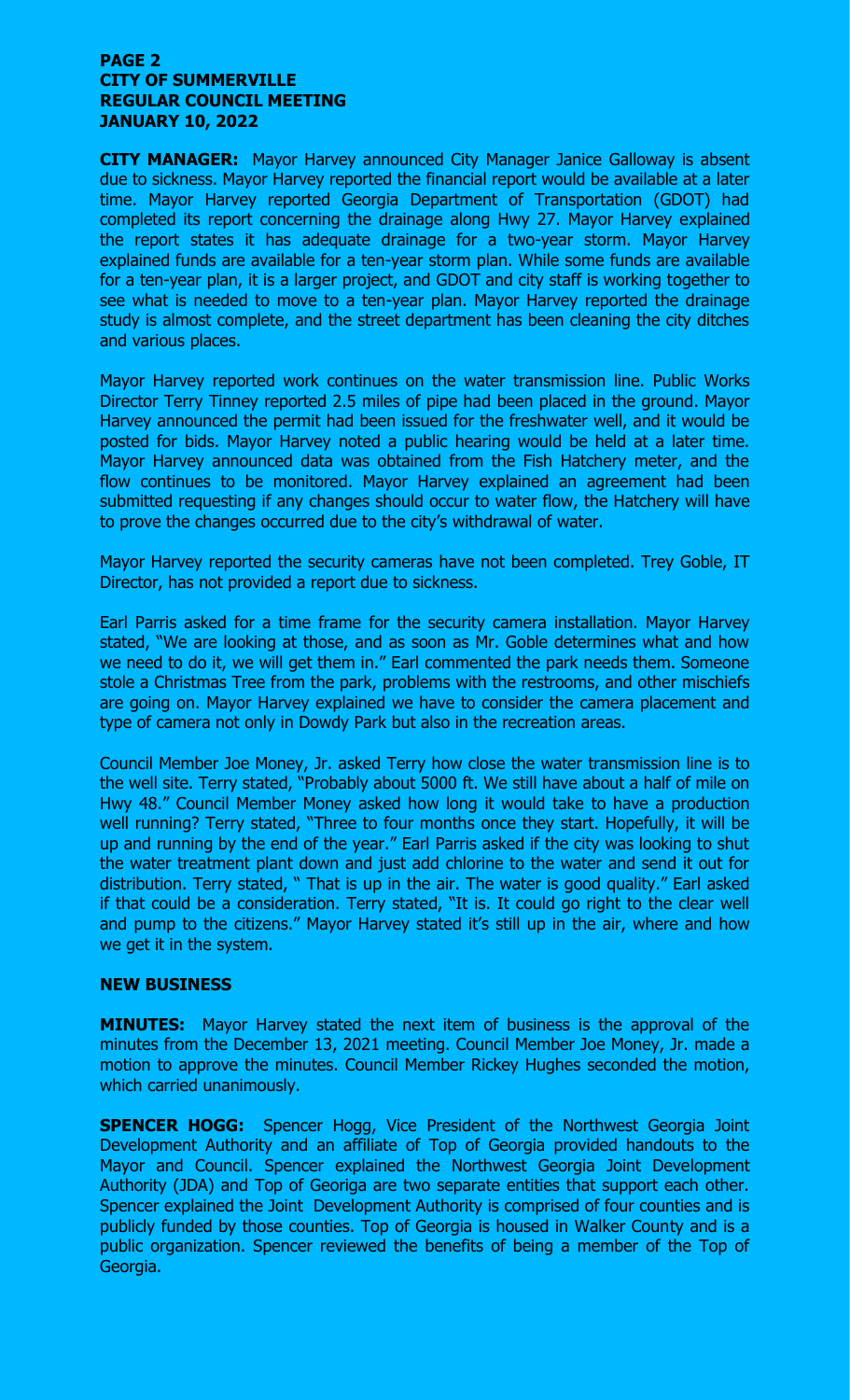### **PAGE 3 CITY OF SUMMERVILLE REGULAR COUNCIL MEETING JANUARY 10, 2022**

**SPENCER HOGG CONT:** Spencer explained Top of Georgia is a separate entity and a 501 C 3 non-profit and is over 95% privately funded. Spencer stated several municipalities participate. Spencer explained Top of Georgia allows for more effective marketing and helps bring jobs to Northwest Georgia. Spencer explained Top of Georgia is the marketing arm for Northwest Georgia. Over the last nine to ten years, Top of Georgia has been directly involved in creating 4,000 jobs and 1.2 billion dollars of investment in real and personal property. Spencer stated we would love to partner with the City of Summerville and continue to help in any way we can. Spencer asked for questions from Council. Council Member Dana W. Mosley asked what the cost would be? Spencer stated, "We don't have a set cost. It is a partnership. Whatever you deem fit to give allows us to be more effective at our jobs." Mayor Harvey asked if the county is included in Top of Georgia. Spencer explained the counties do not give money directly to the Top of Georgia. The counties fund us via the Joint Development Authority Charter. The only government entities that are members of Top of Georgia are the municipalities, including Lafayette, Rossville, Fort Oglethorpe, Chickamauga, and Town of Trion. Council Member Rickey Hughes asked what type of financial contributions the municipalities give. Spencer stated, "I don't have that in front of me, but it ranges from \$1,500 to \$10,000." Council Member Joe Money, Jr. asked if Summerville has ever been  $\alpha$  member of the JDA. Spencer stated, "They would not have been a member of the JDA because that is just the four counties. But when it comes to the Top of Georgia, not to my knowledge." Mayor Harvey thanked Spencer for the presentation and stated, we will look at this and get back to you.

**CHRYSAN THOMAS – AUDIT PRESENTATION:** Chrysan summarized the revenues and expenditures for the general and propriety funds. Chrysan reported the water fund revenues had increased by \$716,000 due to the water rate increase, which is in line with the Carter & Sloope projections. Chrysan stated the amount that needed to be transferred to the general fund was less this year than the previous year. The full amount of the transfer came from the gas fund due to the water fund's lack of cash. Chrysan explained there is 7 million in total debt to be paid over the next fifteen years. Chrysan reported there were no findings and the only management points moving forward are the old receivables and deposits.

Mayor Harvey asked for questions concerning the audit. Mayor Harvey requested Council to review the audit information provided.

**FIRST READING –FY 2020-2021 YEAR-END BUDGET:** Mayor Harvey stated the next item of business is the First Reading of the FY 2020-2021 Year-End Budget. Mayor Harvey announced the reading was advertised as required.

**PUBLIC HEARING:** Mayor Harvey opened the meeting for questions or comments from the public concerning the FY 2020-2021 Year-End Budget.

Mayor Harvey read the FY 2020-2021 Year-End Budget and reviewed the changes to the revenues and expenditures in the general fund and confiscated drug fund. Mayor Harvey stated the second reading and approval would occur at the next regular meeting.

**CHRYSAN THOMAS INVOICE:** Mayor Harvey explained the next item of business to consider approving payment of \$11,300 to Chrysan Thomas, CPA, for audit services. Council Member Joe Money, Jr. made a motion to approve the payment to Chrysan Thomas for audit services. Council Member Dana W. Mosley seconded the motion, which carried unanimously.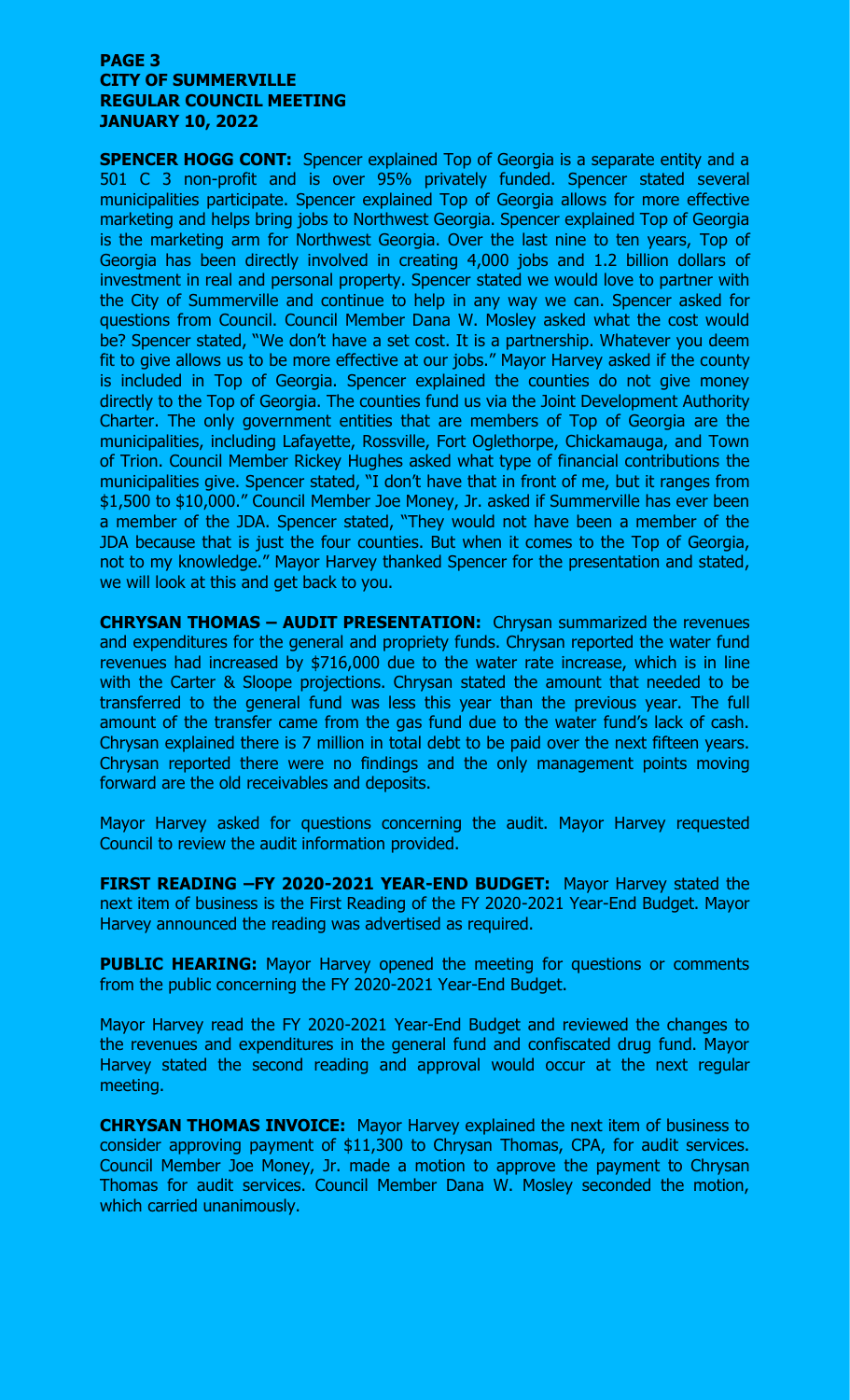### **PAGE 4 CITY OF SUMMERVILLE REGULAR COUNCIL MEETING JANUARY 10, 2022**

**BRENNTAG MID-SOUTH:** Mayor Harvey stated the next item of business is to consider approving payment of \$6,782 to Brenntag Mid-South for aluminum sulfate for the water treatment plant. Mayor Pro Tem Zachary Martin made a motion to approve the purchase of aluminum sulfate from Brenntag Mid-South for \$6,782. The motion was seconded by Council Member Joe Money, Jr. and carried unanimously.

**REIMBURSEMENT TO FLOYD COUNTY FOR POLICE OFFICE JACQUIS HUNT:** Mayor Harvey announced the next item of business is to consider reimbursing Floyd County \$7,237.07 for the training of Police Officer Jacquis Hunt. Mayor Harvey stated a two-year employment contract with the City of Summerville would be required. Council Member Rickey Hughes asked if Mr. Hunt had passed his training. Mayor Harvey stated, "Yes." Council Member Joe Money, Jr. asked how the city would recoup their money if Mr. Hunt left before the two-year contract was up? Mayor Harvey stated, "With the twoyear contract, my understanding is it would be prorated." City Attorney Albert Palmour explained it would be the same contract Rome entered into. We would have to prepare the contract. Mayor Harvey asked Police Chief Harold Tucker if the contract had been prepared. Police Chief Tucker explained the contract had been prepared and would mirror other surrounding agencies' contracts. Mayor Harvey asked will we be reimbursed if Mr. Hunt leaves. Chief Tucker stated, "Yes, more or less." Mayor Harvey asked Chief Tucker to send the contract to City Attorney Palmour for review. Council Member Dana W. Mosley made a motion to approve the reimbursement of \$7,237.07 to Floyd County. The motion was seconded by Council Member Rickey Hughes and carried unanimously.

**DRIVEWAY REPAIR-WASTEWATER TREATMENT PLANT:** Mayor Harvey stated the next item of business is to consider approving payment to Randy Patty of \$6,500 for driveway repair at the wastewater treatment plant. Council Member Joe Money, Jr. made a motion to approve the payment. Mayor Pro Tem Zachary Martin seconded the motion, which carried unanimously.

**RODNEY BRIGHT-BATTING CAGES:** Mayor Harvey stated the next item of business is to consider approving payment of \$28,928 to Rodney Bright Construction for the installation of two batting cages on the old tennis courts. Council Member Rickey Hughes asked if this would be on a first-come, first-serve basis. Mayor Harvey stated," I don't know how they would work that out." A call was placed to Assistant Recreation Director Jeff Maddox for information concerning the batting cages. Council Member Joe Money, Jr. asked if the current fencing would be removed and a new fence installed? Jeff stated, "No, we would we use the fence that is there, and additional fencing will be added to block the individual cages." Council Member Dana W. Mosley questioned if the batting cages would take up all five tennis courts or just the back two. Jeff stated, "It will just be the back two" Council Member Money asked if this was in the recreation budget. Mayor Harvey explained it would come out of the recreation budget or SPLOST. Mayor Pro Tem Zachary Martin stated he would like to see a diagram of the cages. Council Member Joe Money, Jr. made a motion to table the item. Mayor Pro Tem Zachary Martin seconded the motion. The motion passed 3 to 1.

**COX ROAD WATER LINE EXTENSION:** Mayor Harvey stated the next item of business is to discuss the possibility of extending the water line on Cox Rd to ten new customers with an estimated cost of \$150,000 to \$175,000. Mayor Harvey requested Utility Director Terry Tinney to provide more information on this item. Terry explained the residents had been promised a water line years ago, and they heard about the recent funding and had approached me about extending the line. Terry explained two of the customers have meters at the end of the road, but one water line crosses someone else's property, and the customer has had several leaks in the past. There are six houses on Cox Rd and a barn/apartment house, with three more homes fixing to be built.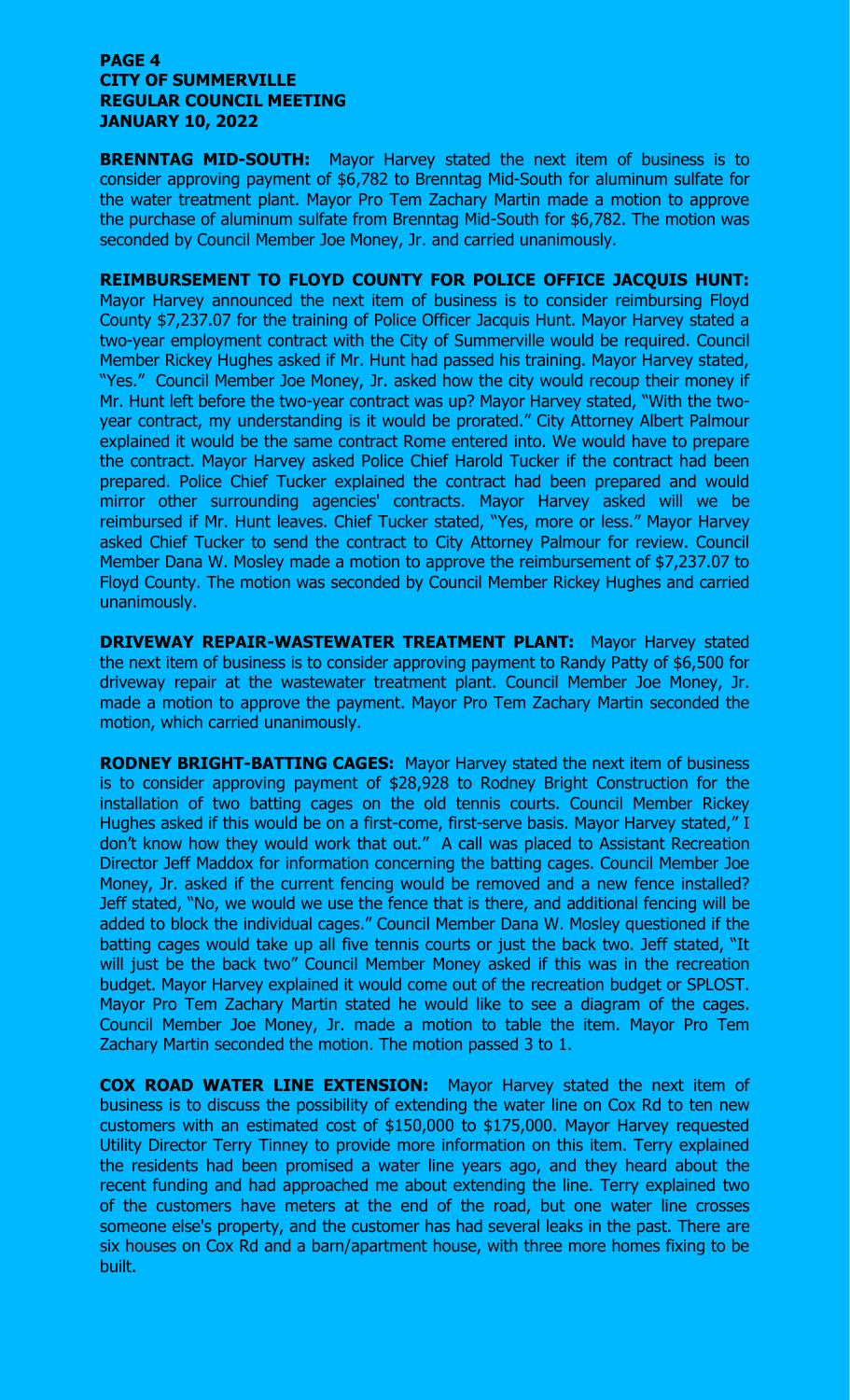### **PAGE 5 CITY OF SUMMERVILLE REGULAR COUNCIL MEETING JANUARY 10, 2022**

**COX ROAD WATER LINE EXTENSION CONT:** Mayor Harvey asked if we are furnishing water to the customers now. Terry stated, "Yes, the meters are located on Back Berryton Rd." Mayor Harvey asked how many feet are we talking about? Terry stated, "It is 3,600 ft." Mayor Harvey questioned if the customers were willing to provide some of the finances associated with the extension? Terry stated, "They didn't mention it. They would be glad to pay cut in fees." Council Member, Joe Money Jr, asked Terry if he would have the manpower to complete the extension. Terry stated, "I think this project would be in the future. In a year or two." Mayor Harvey stated I don't think we should do this at this time. But, we can do some preliminary figures.

**WATER LINE EXTENSION FROM ECHOLS RD TO GARVIN RD: Mayor Harvey** stated the next item of business is to discuss a contribution from the City of Summerville to extend a two-inch water line to six yurts, with the possibility of twenty yurts from Echols Rd to Garvin Rd with an estimated cost of \$12,000. Mayor Harvey requested Terry Tinney to provide more information. Terry explained that the property owners asked If the city would consider contributing to a 6,000 ft of two-inch water line extension. It would require a two-inch meter that will cost the customer approximately \$2,000. City Attorney Albert Palmour asked if this would be a recreational place for people to stay in the county. Terry stated, "Yes." Mayor Harvey questioned if there would be something we could do to recover our cost within five years. Terry stated, "She is willing to pay all of it if she has to." City Attorney Palmour noted the city could make a contract and require a certain amount to be paid back in a certain period of time. Mayor Harvey requested to table the item until the next meeting. Mayor Harvey asked Terry to get additional information. Council Member Dana W.Mosley made a motion to table the item. The motion was seconded by Mayor Pro Tem Zachary Martin and carried unanimously.

**STORM SHELTER DISCUSSION:** Mayor Harvey asked Council Member Joe Money, Jr. to provide more information on this item. Council Member Money discussed the most recent weather that had the possibility to be severe in the county. Council Member Money asked if there was a place for residents to go for shelter in case of storms. A church, city building, or a business basement for people to seek shelter? Mayor Harvey commented I am not aware of anywhere. Council Member Rickey Hughes asked if there was a fall-out shelter in the post office basement. Council Member Dana W. Mosley commented the old high school gym has a large basement. Council Member Money suggested discussing the idea with people in the community. Mayor Harvey suggested talking with EMA. Mayor Harvey asked for discussion from the public. No concerns were addressed.

**PUBLIC COMMENTS:** Mayor Harvey asked for questions, comments, or concerns.

**EARL PARRIS:** Earl questioned, turning the tennis courts into batting cages. Mayor Harvey explained that the three upfront would remain tennis courts, and the two back courts would become batting cages. Earl asked if a committee had been put together to locate a new place for the tennis courts. Mayor Harvey explained we had that discussion and suggestions were made three years ago to find an area, and no one ever found an area, but we need to do that.